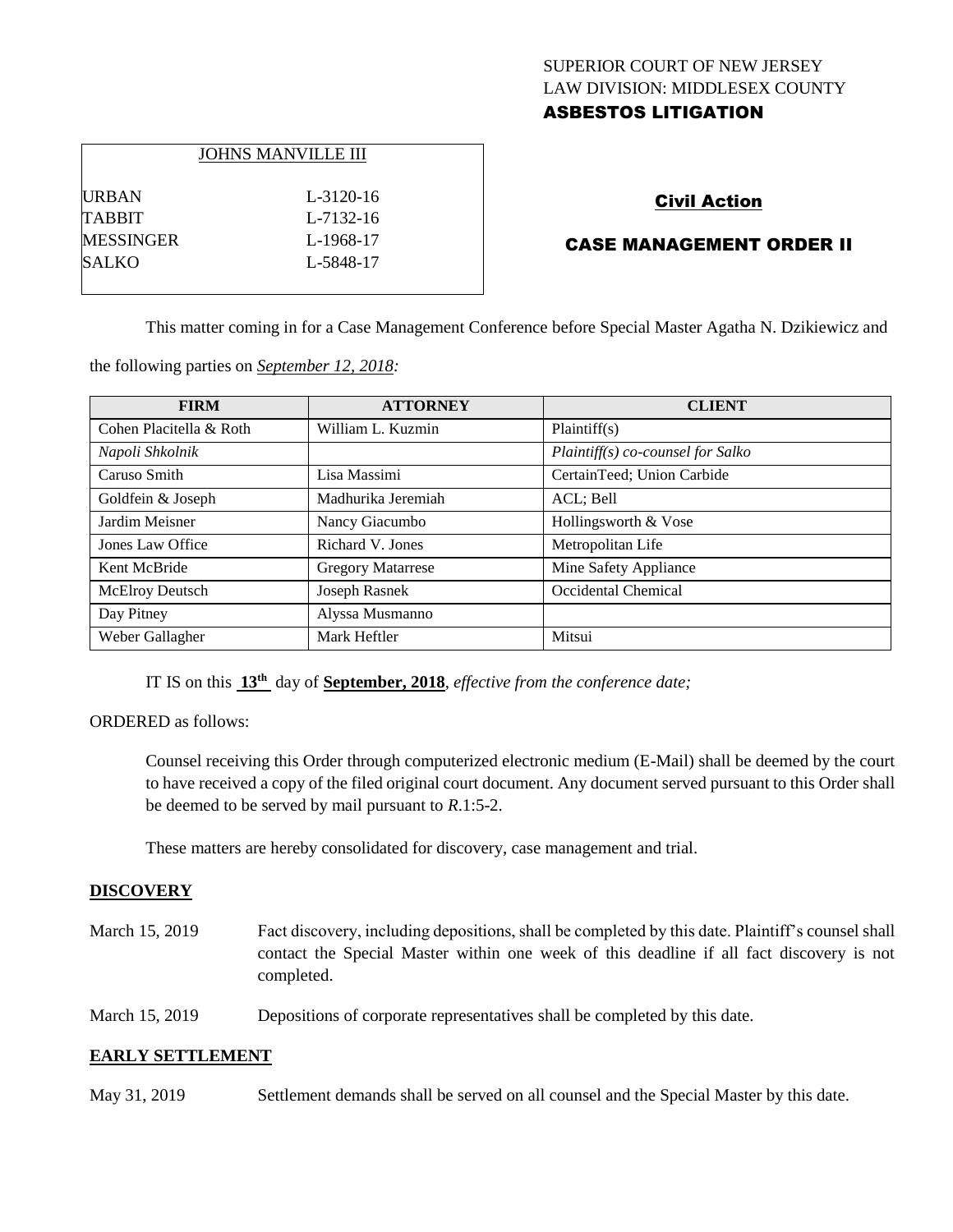# **SUMMARY JUDGMENT MOTION PRACTICE**

| May 31, 2019  | Plaintiff's counsel shall advise, in writing, of intent not to oppose motions by this date. |
|---------------|---------------------------------------------------------------------------------------------|
| June 14, 2019 | Summary judgment motions shall be filed no later than this date.                            |
| July 12, 2019 | Last return date for summary judgment motions.                                              |

### **MEDICAL DEFENSE**

- May 17, 2019 Plaintiff shall serve medical expert reports by this date. May 17, 2019 Upon request by defense counsel, plaintiff is to arrange for the transfer of pathology specimens and x-rays, if any, by this date.
- September 16, 2019 Defendants shall identify its medical experts and serve medical reports, if any, by this date. In addition, defendants shall notify plaintiff's counsel (as well as all counsel of record) of a joinder in an expert medical defense by this date.

### **LIABILITY EXPERT REPORTS**

- May 17, 2019 Plaintiff shall identify its liability experts and serve liability expert reports or a certified expert statement by this date or waive any opportunity to rely on liability expert testimony.
- September 16, 2019 Defendants shall identify its liability experts and serve liability expert reports, if any, by this date or waive any opportunity to rely on liability expert testimony.

### **ECONOMIST EXPERT REPORTS**

- May 17, 2019 Plaintiff shall identify its expert economists and serve expert economist report(s), if any, by this date or waive any opportunity to rely on economic expert testimony.
- September 16, 2019 Defendants shall identify its expert economists and serve expert economist report(s), if any, by this date or waive any opportunity to rely on economic expert testimony.

### **EXPERT DEPOSITIONS**

October 18, 2019 Expert depositions shall be completed by this date. To the extent that plaintiff and defendant generic experts have been deposed before, the parties seeking that deposition in this case must file an application before the Special Master and demonstrate the necessity for that deposition. To the extent possible, documents requested in a deposition notice directed to an expert shall be produced three days in advance of the expert deposition. The expert shall not be required to produce documents that are readily accessible in the public domain.

### **PRE-TRIAL AND TRIAL**

| October 24, 2018           | The settlement conference previously scheduled on this date is <b>cancelled</b> .                                                                                                                                                                                                                                                              |
|----------------------------|------------------------------------------------------------------------------------------------------------------------------------------------------------------------------------------------------------------------------------------------------------------------------------------------------------------------------------------------|
| October 10, 2019 @ 10:00am | Settlement conference. All defense counsel shall appear with authority to negotiate<br>settlement and have a representative authorized to negotiate settlement available by<br>phone. Any request to be excused from the settlement conference shall be made to the<br>Special Master no later than 4:00pm of the day prior to the conference. |

 $\_$  ,  $\_$  ,  $\_$  ,  $\_$  ,  $\_$  ,  $\_$  ,  $\_$  ,  $\_$  ,  $\_$  ,  $\_$  ,  $\_$  ,  $\_$  ,  $\_$  ,  $\_$  ,  $\_$  ,  $\_$  ,  $\_$  ,  $\_$  ,  $\_$  ,  $\_$  ,  $\_$  ,  $\_$  ,  $\_$  ,  $\_$  ,  $\_$  ,  $\_$  ,  $\_$  ,  $\_$  ,  $\_$  ,  $\_$  ,  $\_$  ,  $\_$  ,  $\_$  ,  $\_$  ,  $\_$  ,  $\_$  ,  $\_$  ,